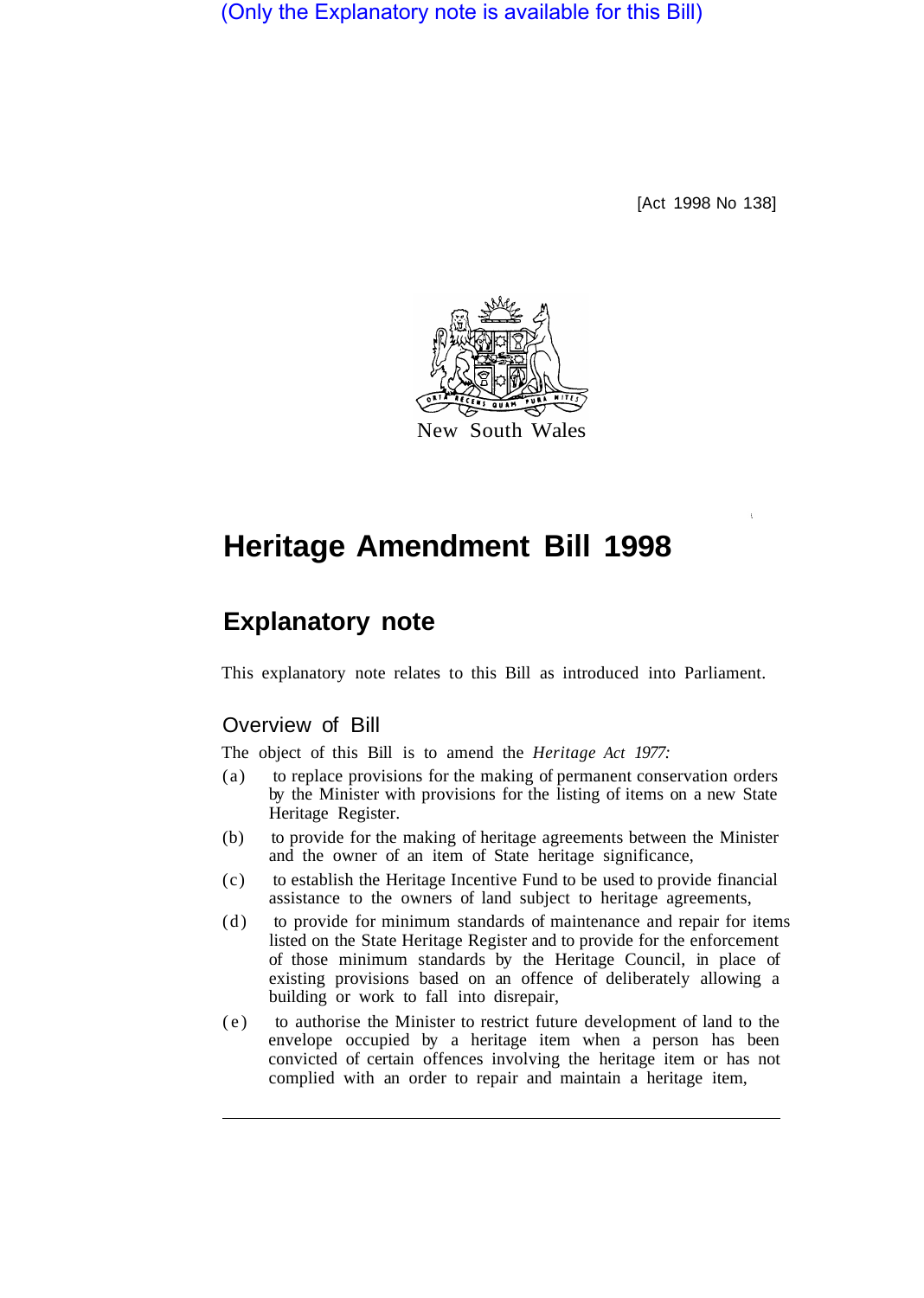Explanatory note

- to replace provisions for the making of interim conservation orders and section 130 (harm prevention) orders with provisions for the making of interim heritage orders and to simplify procedures for the making of those orders,  $(f)$
- to provide for interim heritage orders to be made by the Minister for (g) items of State or local heritage significance and for the Minister to authorise local councils to make interim heritage orders for items of local heritage significance,
- to extend the operation of the Act to include moveable objects of heritage significance, (h)
- to impose further obligations on government instrumentalities in respect of items of the environmental heritage that they own or occupy (with *government instrumentality* being extended to include State owned corporations), (i)
- to alter the circumstances in which an excavation permit will be required to authorise excavation so that such a permit will be required when a person knows or has reasonable cause to suspect that a relic will or is likely to be found, (j)
- to alter provisions that regulate excavations in connection with the protection of relics. to clarify the circumstances in which an excavation permit is required and to extend requirements that relate to the notification of the discovery of a relic and the conservation of relics discovered during excavations, (k)
- to impose specific legislative requirements with respect to the existing administrative obligations of local councils in connection with the preparation of local environmental plans that apply to items of the environmental heritage of local heritage significance, (l)
- to enable the Land and Environment Court to order the rebuilding of a building demolished in contravention of the Act, (m)
- to increase the maximum penalty for an offence against the Act from 200 penalty units to 10,000 penalty units (currently \$1,100,000), (n)
- to increase the maximum penalty for an offence against the regulations from 5 penalty units to 50 penalty units (currently \$5,500) (o)
- to make minor changes to the way in which heritage precincts are dealt with so that the heritage significance of a precinct will be assessed in much the same way as other heritage items, (p)

Explanatory note page 2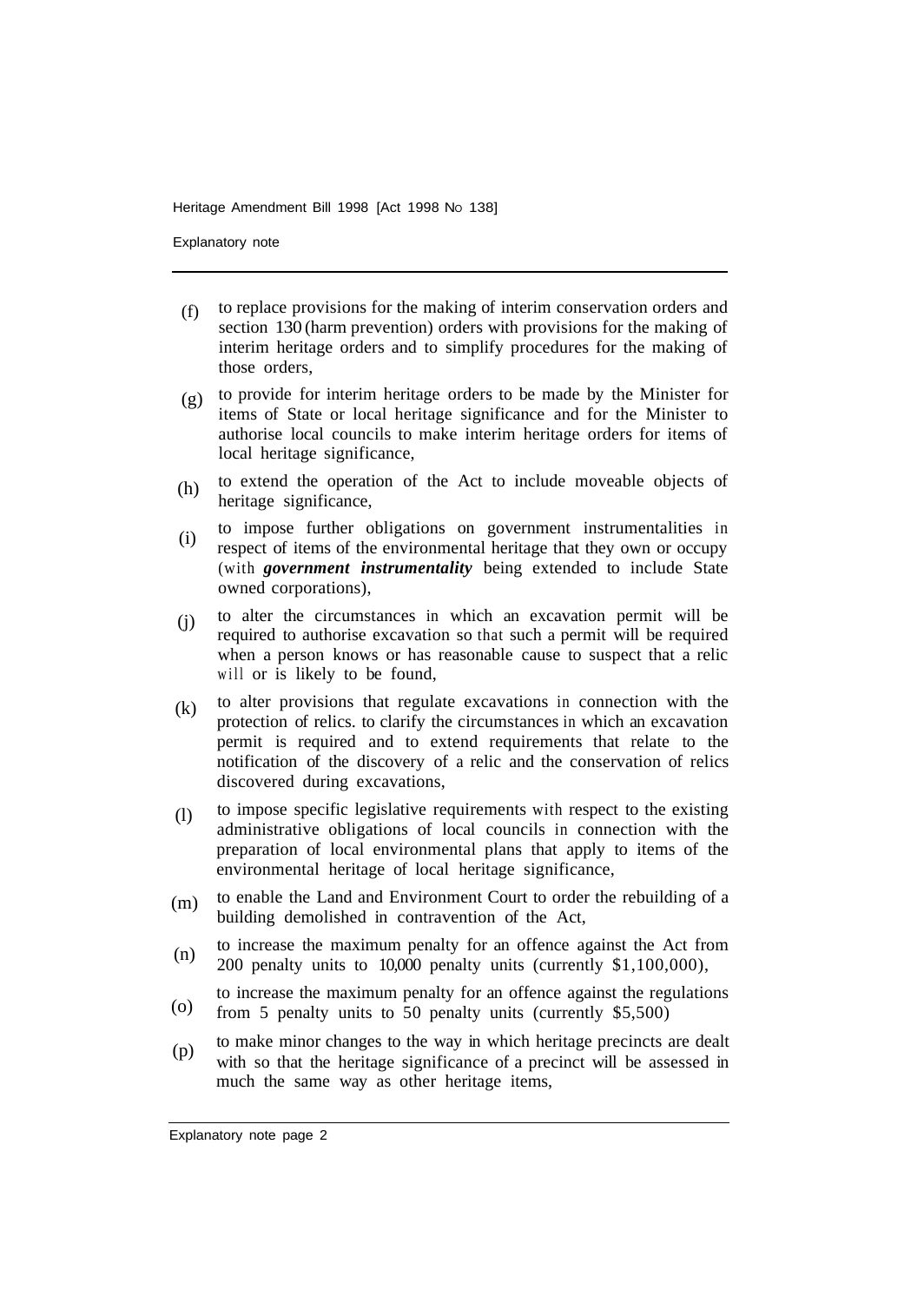Explanatory note

- (q) to make miscellaneous amendments in respect of annual reports, the functions of the Chairperson of the Heritage Council and other minor matters,
- (r) to enact consequential savings and transitional provisions.

The Bill also makes consequential amendments to various other Acts.

# Outline of provisions

**Clause 1** sets out the name (also called the short title) of the proposed Act.

**Clause 2** provides for the commencement of the proposed Act on a day or days to be appointed by proclamation.

**Clause 3** is a formal provision that gives effect to the amendments to the *Heritage Act 1977* set out in Schedule 1.

**Clause 4** is a formal provision giving effect to the amendments to other Acts that are consequential on the amendments made by Schedule 2.

## **Schedule 1 Amendment of Heritage Act 1977**

**Schedule 1 [1]** omits various definitions used in the Act and inserts new definitions.

**Schedule 1 [2]** amends the definition of *conservation* by replacing the concept of "enhancement" with that of "adaptation".

**Schedule 1 [3]** makes a minor amendment to an interpretation provision and inserts a new interpretation provision that makes it clear that the Act applies to items of the environmental heritage even if they are wholly or partly covered by water.

**Schedule 1 [4]** inserts a new interpretation provision for the new concepts of State heritage Significance and local heritage significance.

**Schedule 1 [5]** makes a consequential amendment.

**Schedule 1 [6]** and **[7]** provide that the Deputy Chairperson of the Heritage Council is to preside at a meeting of the Council if requested to do so by the Chairperson even if the Chairperson is present at the meeting.

**Schedule 1 [8]** adds 2 new functions to the functions of the Heritage Council. The new functions are to maintain a database of all heritage orders and listings and to conduct community education concerning the State's environmental heritage.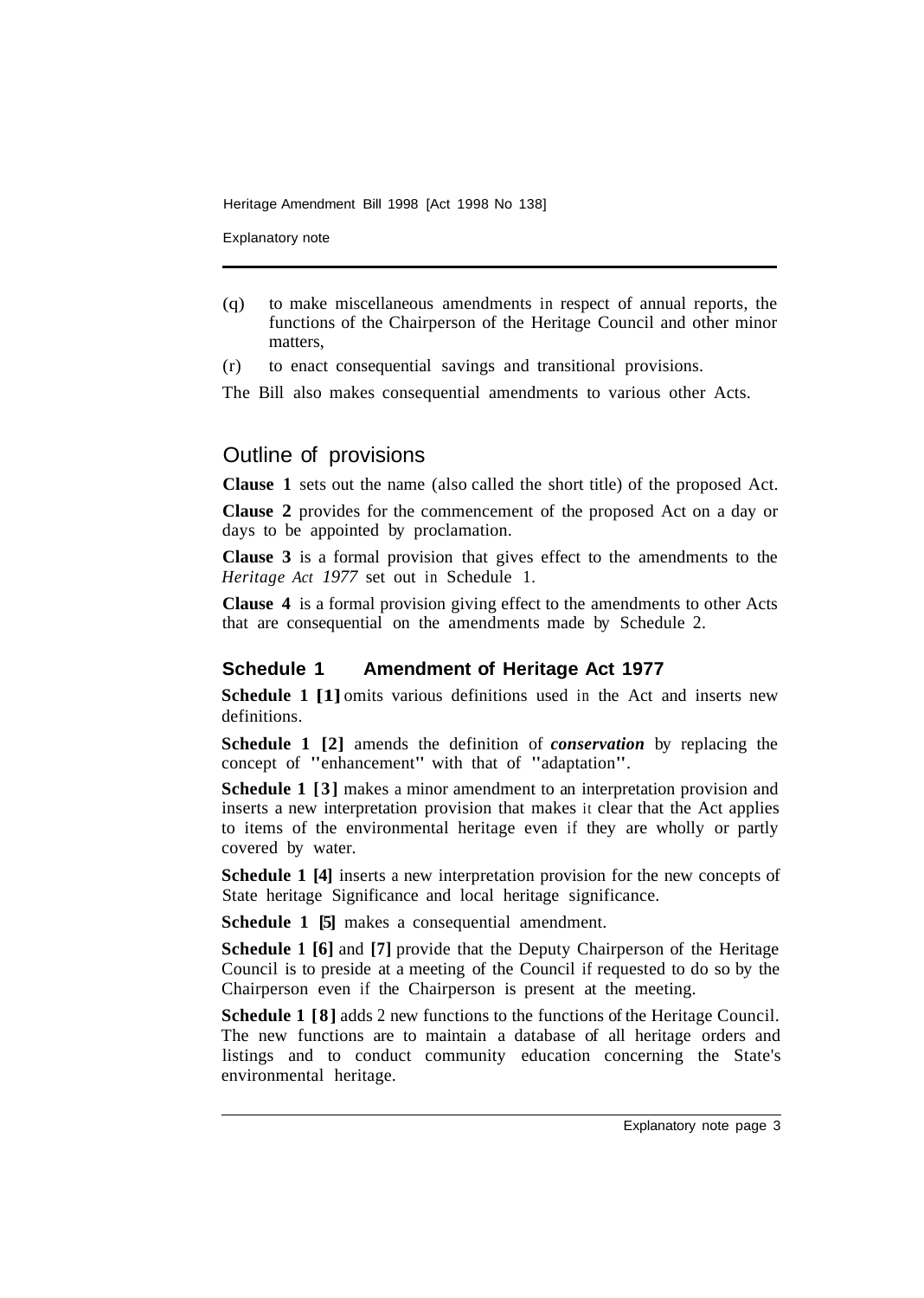Explanatory note

**Schedule 1 [9]** provides for the establishment of committees by the Heritage Council.

**Schedule 1 [10]** revises the provision dealing with the keeping of registers by the Heritage Council to include the new heritage agreements and the State Heritage Register provided for in these amendments.

**Schedule 1 [11]** revises the provision dealing with the contents of the annual report of the Heritage Council to take account of the amendments made by this Bill.

**Schedule 1 [21] allows the annual report of the Heritage Office (which is a** government department) to include matters that are required to be included in the Heritage Council's annual report.

**Schedule 1 [13] replaces Part 3 of the Act (currently providing for interim** and permanent conservation orders) with new Parts 3 (Interim heritage orders for items of State or local heritage significance). 3A (State Heritage Register) and 3B (Heritage agreements).

Existing Part 3 Division 1 deals with interim conservation orders which are orders made by the Minister on the recommendation of the Heritage Council. Interim conservation orders generally remain in force for 12 months or until a permanent conservation order is made under existing Part 3 Division 2. A permanent conservation order remains in force indefinitely. A building. work. relic. place or site that is the subject of an interim or permanent conservation order is subject to various restrictions designed to protect and conserve it.

Under the **new Part 3**. interim heritage orders will replace interim conservation orders. The new orders will be capable of application to moveable objects (not just places. buildings. works, relics and sites as at present). Precincts will also be dealt with in a slightly different way. so that their heritage significance will be assessed in the same way as other items of the environmental heritage. Interim heritage orders will be made by the Minister in the case of items of State or local heritage significance and by local councils in the case of items of local heritage significance. Local councils will be able to make those orders under an approval system whereby the Minister can authorise a local council to make the orders for its local heritage. Only councils authorised by the Minister will be able to make the orders.

The procedure for the making of interim heritage orders will be simplified.

Explanatory note page 4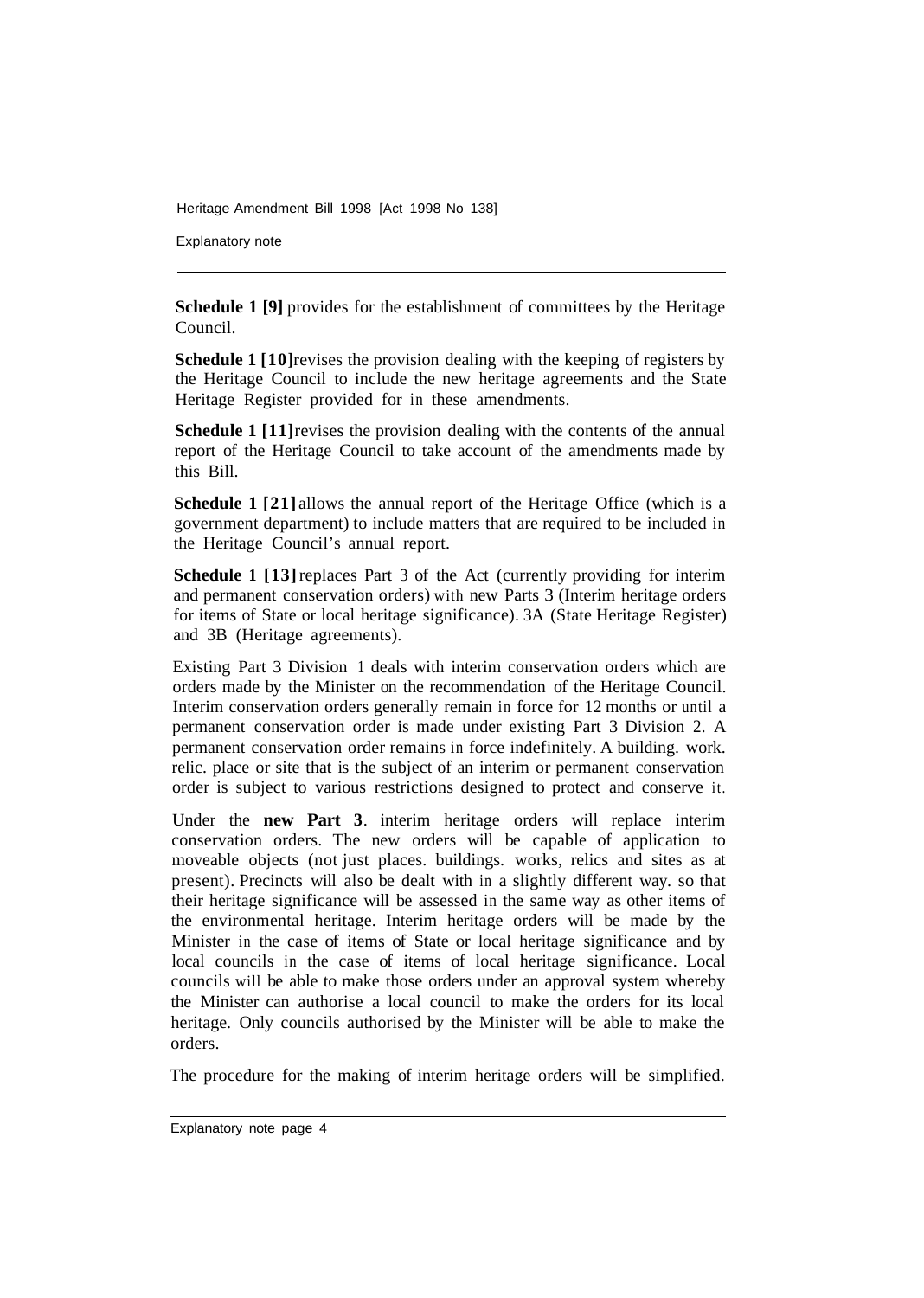Explanatory note

The orders will remain in force for up to 12 months unless the item is listed on the State Heritage Register (which replaces the making of a permanent conservation order) in the meantime. The Heritage Council provides advice to the Minister on the making of interim heritage orders.

There will be an appeal to the Land and Environment Court against the making of an interim heritage order by a council. There is no appeal against the making of an interim heritage order by the Minister.

Under **new Part 3A,** a new State Heritage Register *(SHR)* is provided for. The listing of an item on the SHR will have much the same effect as the making of a permanent conservation order does at present. The procedure for listing on the SHR will be simplified. Listing will be at the discretion of the Minister. An item cannot be listed unless the Heritage Council recommends its listing. There is provision for public notification and the making of submissions on a proposed listing. The Minister can refer a recommendation for listing to a new Ministerial Review Panel or (as is the case with permanent conservation orders) to a Commissioner of Inquiry. The procedure for the removal of an item from the SHR is the same as that for listing.

Under **new Part 3B**, the Minister and the owner of an item that is listed on the State Heritage Register will be able to enter into a heritage agreement to provide for the conservation of the item. Among other things, a heritage agreement will be able to provide for the provision of financial, technical and other professional advice and assistance to the owner. Provision is made for the registration on title of a heritage agreement, so that it wiIl bind future owners of land and for the enforcement of the provisions of a heritage agreement by injunction.

**Schedule 1 [14]** makes a consequential amendment to a Part heading.

**Schedule 1 [15]** inserts a new definition of *approval body* for the purposes of the development approvals provisions under Part 4 of the Act, with the Minister being the approval body for interim heritage orders made by the Minister and listing on the State Heritage Register and a local council being the approval body for an interim heritage order made by the council.

**Schedule 1 [16]** makes consequential amendments to the existing provision (section 57) of the Act that imposes restrictions on development and other activities with respect to items of the environmental heritage that are the subject of an interim heritage order or listing on the State Heritage Register. The amendment also inserts new provisions that exempt State significant development (under the *Environmental Planning and Assessment Act 1979)*  and development by the Crown from the operation of interim heritage orders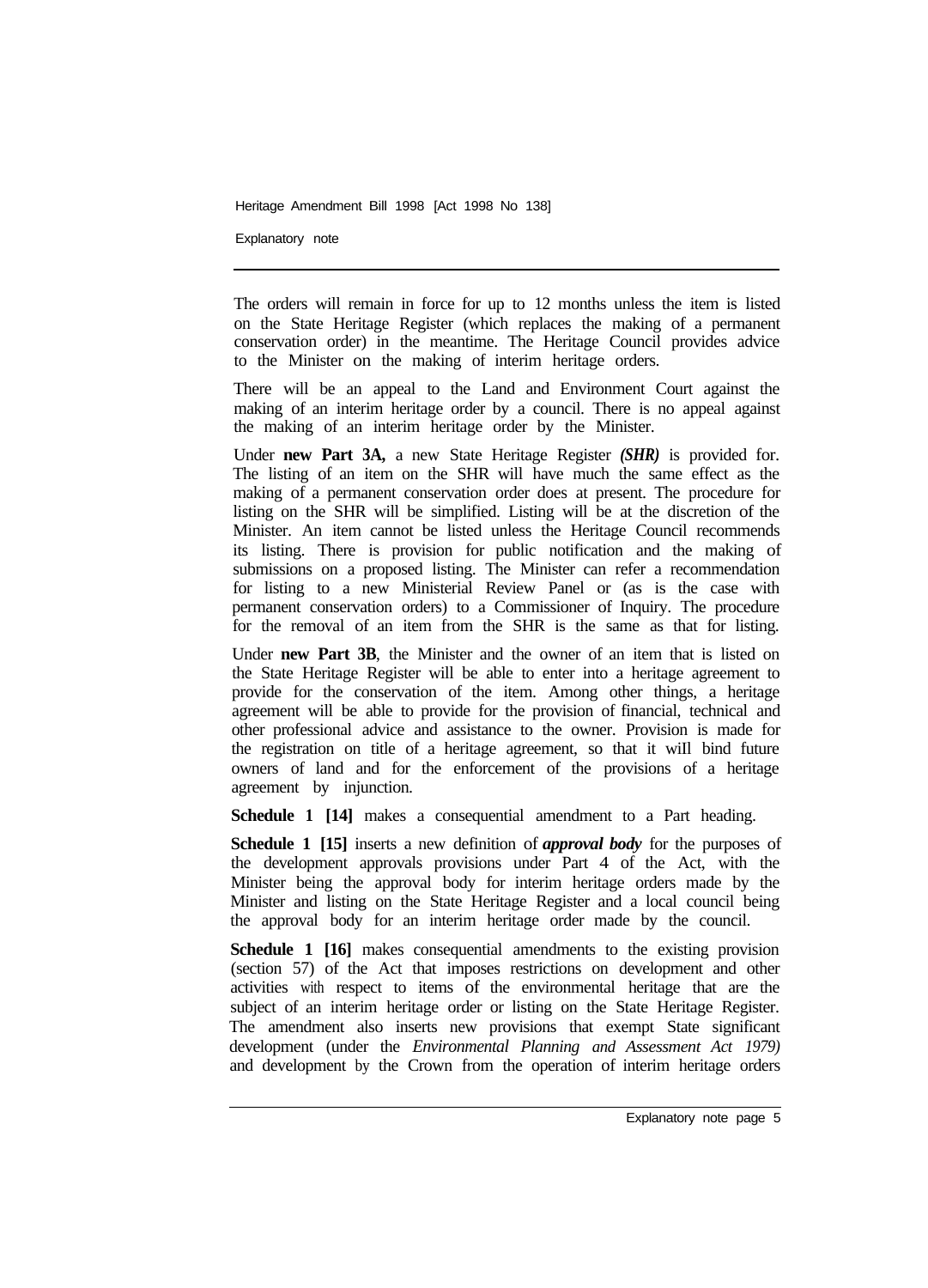Explanatory note

made by a local council, and allows the new heritage agreements provided for by this Bill to create exceptions to the restrictions imposed on development and other activities.

**Schedule 1 [17]** makes it clear that the existing power of the Minister to grant exemptions from the restrictions imposed by section 57 extends to apply in respect of interim heritage orders made by local councils.

**Schedule 1 [18]** confers an exemption power on local councils in respect of the restrictions imposed by section 57 in the case of interim heritage orders made by councils.

**Schedule 1 [19]–[24]** make consequential amendments.

**Schedule 1 [25]** provides for an appeal to the Land and Environment Court against a decision by a local council on an application for approval for development or other activities restricted by section 57. This right of appeal is in addition to the existing right of appeal against a decision by the Heritage Council on such an application (now to be in the case of an interim heritage order made by the Minister or listing on the State Heritage Register).

**Schedule 1 [26]** and **[27]** make consequential amendments.

**Schedule 1 [28]** imposes requirements on local councils with respect to the preparation of local environmental plans (LEPs) under the *Environmental Planning and Assessment Act 1979.* Councils will be required to ensure that LEPs contain appropriate heritage conservation provisions for items of the environmental heritage to which they apply. The amendment also provides for the Heritage Council to issue guidelines to councils with respect to how councils are to exercise their functions in connection with the preparation of LEPs for the purpose of facilitating the identification of items of the environmental heritage of local heritage significance and their conservation and management This replaces the current administrative direction given to local councils under section 117 of the *Environmental Planning and Assessment Act 1979.* 

**Schedule 1 [29]** provides that the financial statements of the Heritage Office need not contain matters that are provided for in the financial statements of the Ministerial Corporation established under the Act.

**Schedule 1 [30]** sets up the Heritage Incentive Fund. which is to be used to provide financial assistance under section 45 to the owner of an item or land that is the subject of a heritage agreement.

**Schedule 1 [31]–[34]** replace provisions dealing with the obligation to keep a protected item of the environmental heritage in repair. Those provisions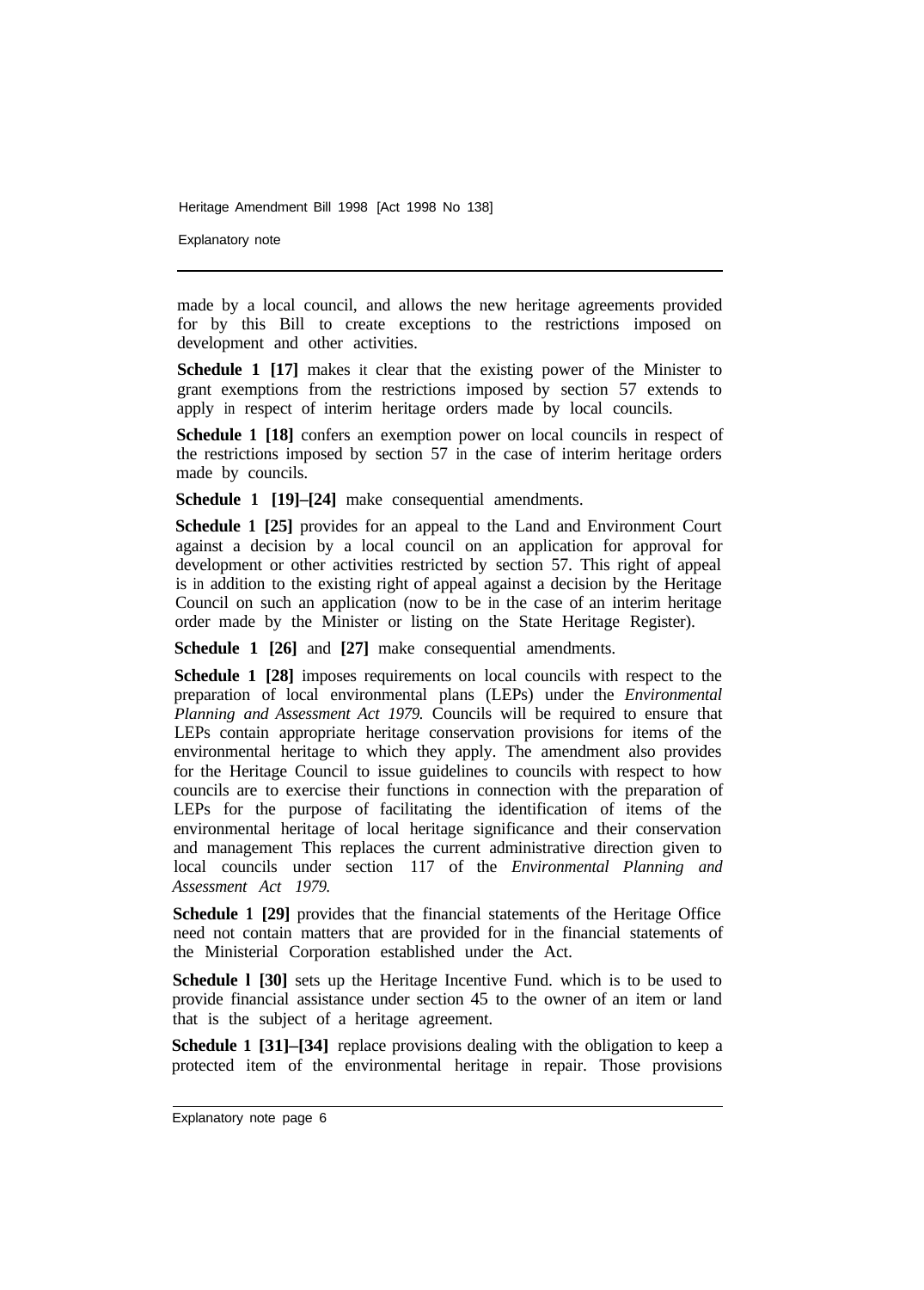Explanatory note

create an offence of allowing a protected item to fall into disrepair for the purpose of effecting its demolition, enabling the redevelopment of the site or enabling the development of adjoining land. The provisions go on to allow the Heritage Council to order the carrying out of repairs in such a case. The new provisions to be inserted by the Bill provide for the regulations to impose minimum standards of maintenance and repair for items that are listed on the State Heritage Register. It will be an offence not to repair and maintain in accordance with those minimum standards and the Heritage Council will have power to order compliance. The Heritage Council will be empowered to carry out and recover for repairs and maintenance where the owner fails to do so in contravention of an order for repairs and maintenance.

**Schedule 1 [35]** adds to the list of available sanctions against an owner who fails to comply with an order for repairs and maintenance. The new sanction will be an order by the Minister that no development can be carried out on the affected land except within the envelope of the existing development.

**Schedule 1 [36]–[39]** make consequential amendments.

**Schedule 1 [40]** provides for the phasing out of a land tax concession, so that the concession will cease in 5 years and during those 5 years will apply only to those heritage items that were subject to a permanent conservation order on commencement of the amendment. The concession currently operates by requiring each heritage affected property to be assessed separately and as if it were the only land owned by the owner.

**Schedule 1 [41]** and **[42]** make consequential amendments.

**Schedule 1 [43]** omits provisions that allow the Minister to prevent harm to items that may be found to be heritage items. The provisions are superseded by the new simplified provisions for protection of heritage items by interim heritage order.

**Schedule 1 [44]–[49]** make consequential amendments.

**Schedule 1 [50]** replaces the provision that imposes restrictions on excavating for relics. Under the current provision. an excavation permit issued by the Heritage Council is required to excavate for the purpose of discovering a relic. Under the new provision. a person will require an excavation permit to excavate in circumstances where the person knows or has reasonable cause to suspect that the excavation will or is likely to result in a relic being found. or where the person has already found a relic on the land.

**Schedule 1 [51]** imposes a requirement on a person who finds a relic to provide information about the find to the Heritage Council if the Heritage Council requests it.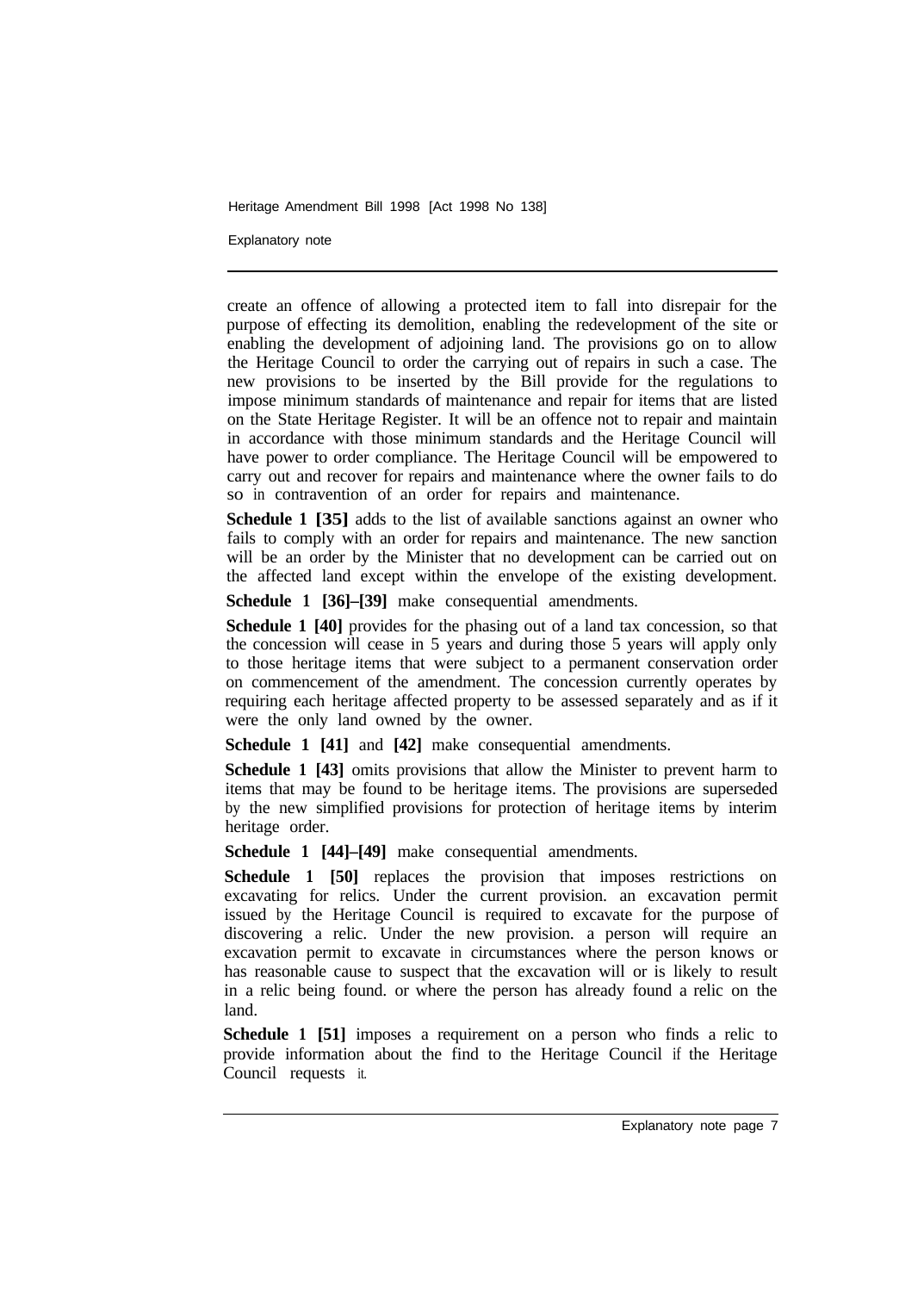Explanatory note

**Schedule 1 [52]** broadens the power of the Minister to give directions for the conservation of a relic discovered in the course of an excavation. Currently the power applies only in the case of a person who recovers a relic when excavating under an excavation permit. The amendment will extend this to a person who should have obtained an excavation permit but did not. The amendment will also broaden the class of persons to whom a relic can be directed to be given for the purposes of its conservation.

**Schedule 1 [53]–[62]** make consequential amendments.

**Schedule 1 [63]** broadens the power of the Land and Environment Court to make orders to remedy or restrain a breach of the Act. If the breach comprises the demolition of the whole or part of a building, the amendment will enable the Court to order the rebuilding of the building in accordance with plans and specifications approved by the Heritage Council.

**Schedule 1 [64]** increases the maximum penalty for an offence against the Act from 200 penalty units to 10,000 penalty units (currently \$1,100,000).

**Schedule 1 [65]** increases the maximum penalty for an offence against the regulations from 5 penalty units to 50 penalty units (currently \$5,500).

Schedule 1 [66] increases the maximum penalty that can be imposed by a local court for an offence against the Act from 20 to 200 penalty units (currently \$22,000).

**Schedule l [67]** makes a consequential amendment.

**Schedule 1 [68]** and **[69]** broaden the power of the Minister to make orders against a person who has been convicted of an offence involving the demolition. damaging or despoliation of a heritage item. The amendments will enable the Minister to give an order that restricts future development to the envelope occupied by the heritage item at the time of the offence.

**Schedule 1 [70]** makes consequential amendments.

**Schedule 1 [71]** provides for the delegation of functions by the Heritage Council to a committee of the Council.

**Schedule 1 [72]–[74]** make consequential amendments.

**Schedule 1 [75]** imposes further obligations on government instrumentalities in respect of items of the environmental heritage that they own or occupy. Those obligations relate to notification of the Heritage Council of certain